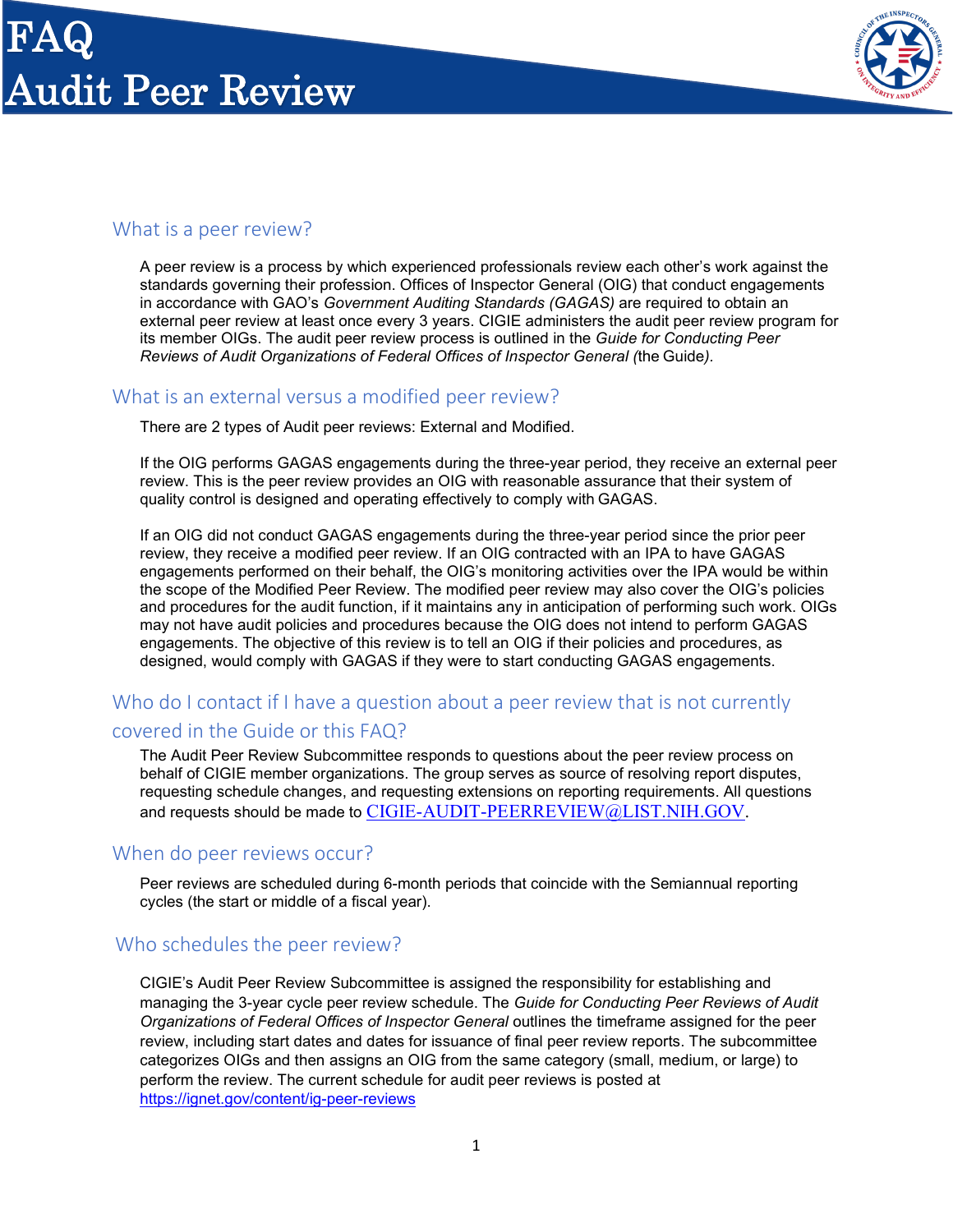

# How do I request a change to the peer review schedule?

Please send a letter addressed to the Audit Committee Chair officially requesting the change, and whether the change needs to be coordinated with GAO. The Audit Committee Chair will coordinate the request with GAO if your OIG's work (since the creation of your OIG) includes GAGAS engagements performed by OIG staff. Please email the request for extension to [CIGIE-AUDIT-](mailto:CIGIE-AUDIT-PEERREVIEW@LIST.NIH.GOV)[PEERREVIEW@LIST.NIH.GOV.](mailto:CIGIE-AUDIT-PEERREVIEW@LIST.NIH.GOV) The Subcommittee will analyze the current and previous schedules, contact potential candidates who might be able to accommodate the request, and propose a change in the peer review schedule to the Chair of the Audit Committee for approval. Once approved by the Chair, the Subcommittee contacts the impacted OIG to obtain concurrence on the changes. Updates are made to the schedule on CIGIE's webpage after all approvals are finalized.

# What can I expect once I have been assigned as either the reviewed or reviewing OIG of a peer review for the upcoming cycle?

Both the reviewing and reviewed OIG on the schedule will prepare for the upcoming review by establishing points of contact, attending training, gathering preliminary information, and completing a memorandum of understanding. The process is outlined in more detail in the peer review guide. Once the OIGs have signed the MOU, they can begin. The reviewing OIG will work with the reviewed OIG to complete the applicable appendices. A report is issued on the results of the review and those results are disclosed to the appropriate parties.

## Who should sign the peer review MOU and other related paperwork?

The engagement letter is signed by the Inspector General of the reviewing agency to initiate the peer review and request a formal entrance conference. *(Guide for Conducting Peer Reviews of Audit Organizations of Federal Offices of Inspector General, Section 2: Guide for Conducting Peer Reviews, Planning and Performing the Peer Review, Initiation of the Peer Review and Administrative Matters, paragraph 12.)*

The MOU is drafted by the reviewing OIG, discussed at the entrance conference, and signed by both Inspectors General prior to the initiation of fieldwork. *(Guide for Conducting Peer Reviews of Audit Organizations of Federal Offices of Inspector General, Section 2: Guide for Conducting Peer Reviews, Planning and Performing the Peer Review, Written Agreement for Peer Review, paragraph 20.)*

If the reviewed OIG cannot provide the requested engagement documentation within a reasonable timeframe, the review team should request a written statement signed by the head of the reviewed OIG audit organization. *(Guide for Conducting Peer Reviews of Audit Organizations of Federal Offices of Inspector General, Section 2: Guide for Conducting Peer Reviews, Planning and Performing the Peer Review, Selection of Offices and Nature and Extent of Testing GAGAS Engagements for the External Peer Review, paragraph 32)*

For the draft and final reports, signature is agreed upon by both the reviewing OIG and the reviewed OIG in the Memorandum of Understanding (MOU). The designated signer(s) of the report(s) identified in the MOU should be consistent with the reviewing OIG's delegation of authority, and policies and procedures. (*Guide for Conducting Peer Reviews of Audit Organizations of Federal Offices of Inspector General, Sample Memorandum of Understanding and Transmittal Memorandum*)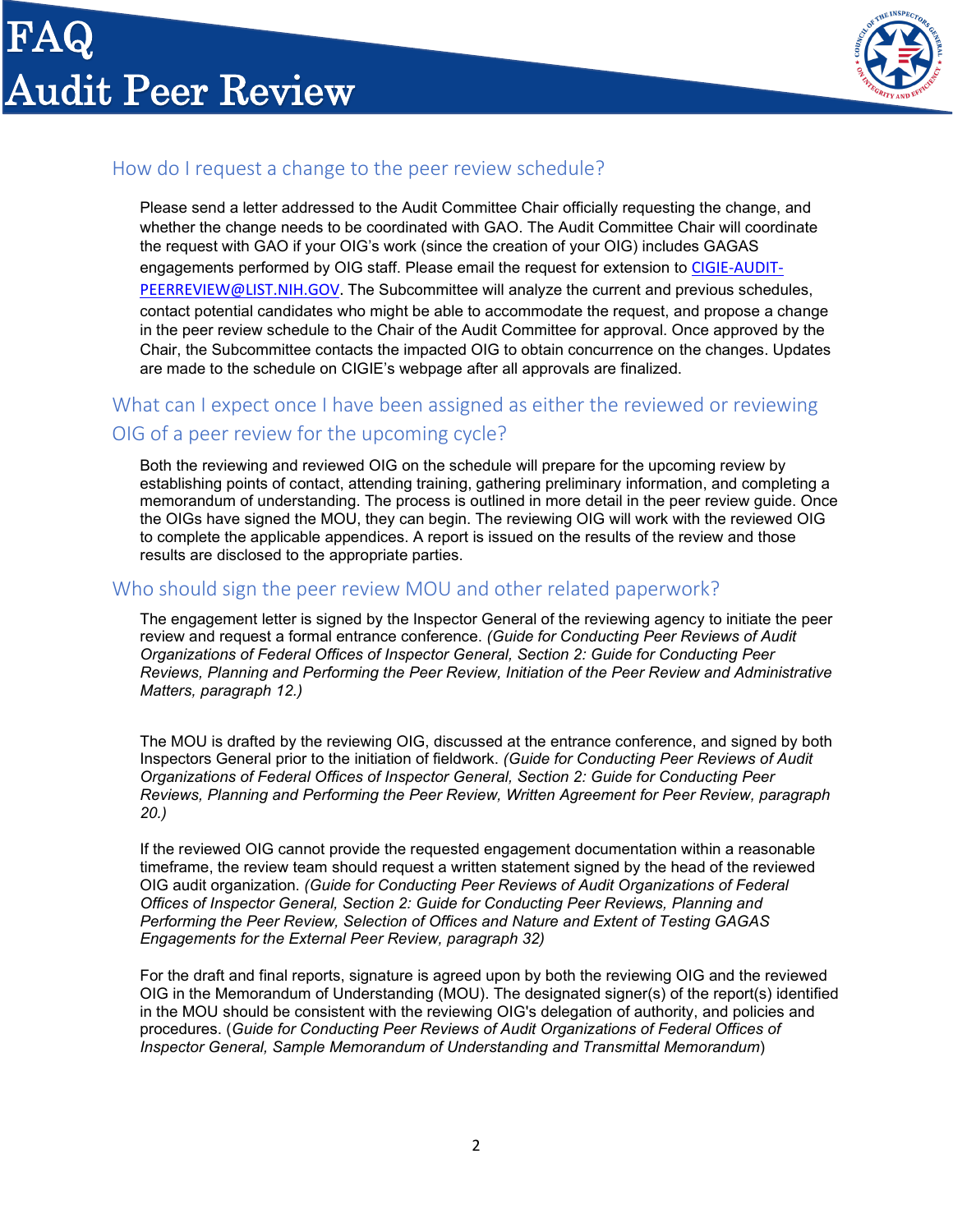

# How long does it take to plan/conduct fieldwork during the review?

How long depends on the scope of the review that you are planning to conduct. Keep in mind that the peer review report has a due date. See **[When is the peer review report due?](#page-2-0)** You should plan the work to be completed so that the report can be issued by the due date.

# What peer review guide and appendices should we use to evaluate an organization that conducted engagements during the scope period under both the 2011 Standards as well as the 2018 Standards?

The March 2020 CIGIE Guide must be used for conducting audit peer reviews of an audit organization's system of quality control in effect for the year ended on or after March 31, 2020. This Guide's related appendices should be used to assess the adequacy of audit policies and procedures and compliance of performance audits completed using the 2018 *Government Auditing Standards*. For audits completed using the 2011 *Government Auditing Standards*, the peer reviewer *could* use the September 2014 Guide's appendices to determine compliance with standards and related policies and procedures. Note that in either case, the appendices are considered guidance and are not intended to supplant the review team's professional judgment as to the specific approach to take or procedures needed to be performed and reported. In this regard, the team may modify the appendices to fit the review's circumstances. The team's risk assessment and selection of engagements to provide a reasonable cross section of GAGAS work conducted by the reviewed OIG and may result in the selection of engagements conducted under the 2011 and 2018standards.

### When might Appendix G in the Audit Peer Review Guide be used?

GAGAS states that the review team should include, as an element in the scope of the External Peer Review, interviews with selected members of the audit organization's personnel in various roles to assess their understanding of and compliance with relevant audit policies and procedures. Appendix G, *Optional Audit Staff Survey*, provides a survey template that can be used to accomplish the interviews. Peer Reviewers are also permitted to use other methods to conduct the interviews, Appendix G is provided as an example and template for the reviewers to use. Other methods to conduct the interviews could include interviewing staff during project reviews, e-mailing questions to staff, using other survey tools, etc.

The interview (survey or appendix G) results may be used, along with evidence gathered during fieldwork, to help assess risk and to determine whether the system of quality control meets its objectives and whether the reviewed OIG complied with the system of quality control and GAGAS.

## What are the most common issues identified during peer reviews?

The issues identified during a peer review are different with each review and are based on the review team's professional judgment and the agencies compliance with their policies and procedures and professional standards.

### <span id="page-2-0"></span>What are the options for resolving conflict during a peer review?

The dispute resolution process is detailed in the *Guide for Conducting Peer Reviews of Audit Organizations of Federal Offices of Inspector General, Section 2: Guide for Conducting Peer Reviews, Reporting the Peer Review Results, General Considerations, paragraph 46.*